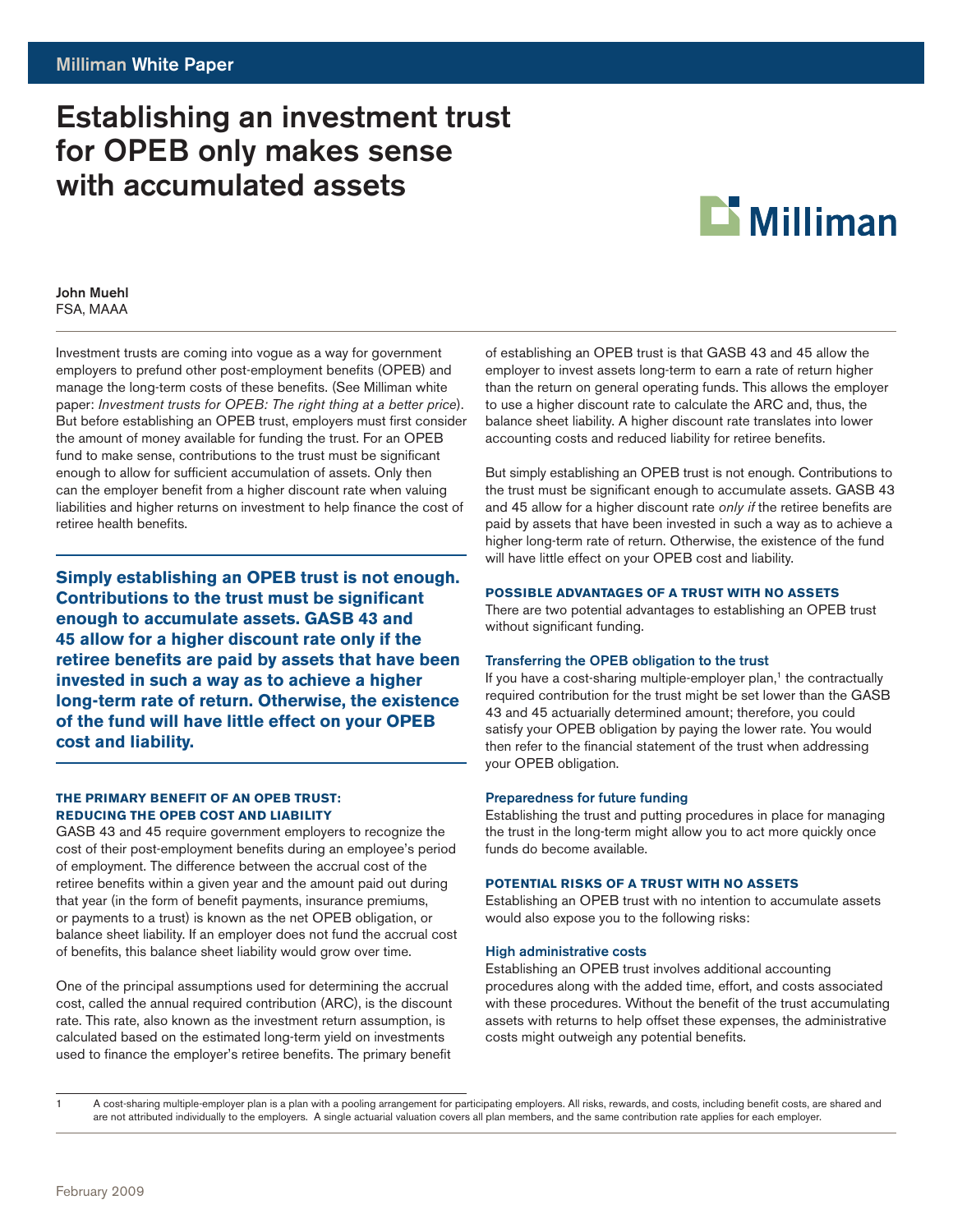#### Reaction of credit-rating agencies

Credit-rating agencies are most concerned with an employer's ability to manage OPEB costs and liabilities. On the one hand, the creation of an OPEB trust could be a positive sign to rating agencies that you are actively seeking ways to manage costs associated with your OPEB obligation. On the other hand, an unfunded trust might signal to the rating agency an inability to follow through on funds and do little to demonstrate effective cost-management of retiree benefits.

## Low commitment from trustees

It may be difficult to find responsible trustees for a trust with few or no assets. Their duties and actions would have more form than substance.

#### Implicit subsidy more visible

The implicit subsidy is the true cost of retiree healthcare benefits above and beyond the premium (average cost) paid for healthcare benefits for retirees not currently eligible for Medicare. A portion of the premium for active employees would be allocated to the trust for the payment of retiree benefits. This would make it easier for current employees to see how much of the premium rate is being used to pay the medical costs of these retirees.

# **Important Considerations when Establishing an OPEB Trust**

In addition to making sure you have sufficient funds available to begin an accumulation of assets, the decision to establish an OPEB trust involves a number of other important considerations.

#### Qualifying as a formal trust

You can look to your pension plan or the pension plan in which you participate as a model for understanding the workings of an OPEB trust. Much like pension plans, to qualify as a formal trust:

- • Contributions to the trust must be irrevocable.
- • Assets must be dedicated to providing plan benefits to retirees and their beneficiaries.
- • Assets must be protected from creditors.

#### Tax-exempt status

Ideally, you would want your OPEB trust to qualify for tax exemption under the Internal Revenue Code. This would allow for earnings to accumulate tax free. Contributions made to the trust and benefits paid out of the trust would also be tax exempt.

The following funding vehicles may be established with tax-exempt status under different sections of the Internal Revenue Code:

- • Special-purpose government trust: IRC Section 115
- • Voluntary employee beneficiary association (VEBA): IRC Section 501(c)(9)
- Sub-account of a pension trust: IRC Section 401(h)

Each of these options has a unique set of requirements and limitations. Determining the most appropriate one would require a more thorough analysis based on your current accounting practices and OPEB obligations.

#### Management of the trust

The terms of the trust would be formalized in a trust agreement. This trust agreement would establish a board of trustees and specify the number of trustees, the composition of the board, member terms, board powers and duties, uses of the funds, and procedures related to the administration and oversight of the trust.

The board of trustees may select an investment advisor and establish an investment policy. It may retain a separate custodian of the funds. It may determine the employer contribution, which could be lower than or as high as the full accounting cost of the benefits based on an actuarial valuation using GASB 43 and 45 guidelines.

#### Ongoing administrative considerations

The board of trustees would oversee the trust and meet regularly to handle administrative policies and procedures. Your own retirement system provides a good example of the administrative responsibilities that would be involved in the management of an OPEB trust.

A comprehensive annual financial report (CAFR) would be developed for the trust, and the government employer's financial statement would refer to the fund's CAFR with relevant information extracted.

The trust would also require an annual audit by an outside party with the findings reported in the CAFR.

# Changes in accounting procedure

If you participate in a cost-sharing multiple-employer OPEB trust, different accounting procedures would apply under GASB 43 and 45. These differences would involve the following:

- The primary reporting and disclosure requirements would pass from you, the employer, to the trust.
- The trust would determine the accounting cost, which would not have to be the actuarially determined amount.
- The trust could potentially charge a premium rate that is less than the actuarially determined amount for retirees. If you paid this premium, you would have no additional accounting liability for retiree benefits. The accounting liability would, however, be a liability of the trust.
- • Information about the trust and the liabilities of the trust would appear in the footnotes of your financial statement.

GASB 43 and 45 are solely concerned with an employer's retiree benefits. Establishing an OPEB trust would also involve the separation of funds between retiree benefits and active employee benefits.